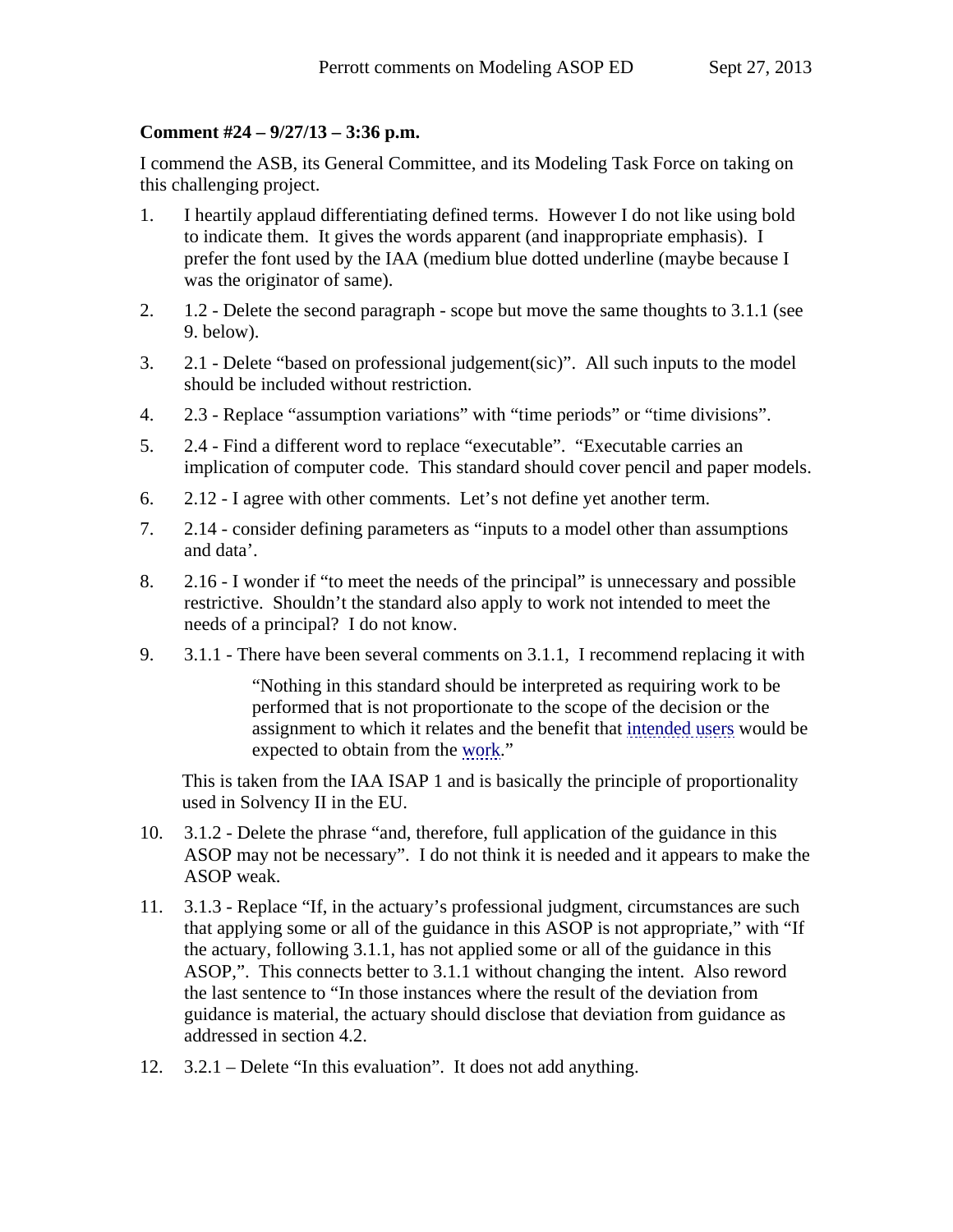- 13. 3.2.2 Most of the second sentence is inconsistent with the title of the subparagraph. It addresses modifying the model. I suggest changing the title.
- 14. 3.2.4.c,d, 3.2.5.d, etc. The term "documenting" is ambiguous and is used in several places. It can meand "disclose in the actuarial communication" (which is what I believe is intended) or "record in the actuary's private files, without disclosure." I believe the first meaning is intended, in which case I suggest using the word "disclose" and including a definition to state it means disclose in the actuarial communication.. If it is intended to be the second meaning, why is the guidance needed?
- 15. 3.2.5 I find the structure "For example … the actuary should …" confusing. Guidance should not be embedded in an example. If you use the language I suggest in point 9 the second sentence could be reworded "The actuary should consider the following, for example:", and rely on the principle of proportionality to cover "where applicable and appropriate to the intended purpose."
- 16. 3.2.7.a Consider deleting "or budget" and rely on the principle of proportionality. If the principal sets a budget constraint that is unreasonable in light of the scope of the decision or the assignment to which it relates and the benefit that intended users would be expected to obtain from the work, the actuary should decline the assignment.
- 17. 3.2.7.c "where appropriate" in the second line is implicit in "should consider" and should be deleted.
- 18. 3.2.7.e use "Disclosure" and "disclose" if that is intended, otherwise define "document, documentation." If the latter why is the guidance needed?
- 19. 3.3.1.b.1 I believe this is testing accuracy (which is important), rather than reasonableness (which is also important). Reasonableness is whether the output is stupid, even if accurate. Reasonableness should be tested, but that requires the comparison of the model output to the outside world.
- 20. 3.3.2 Are governance and controls widely understood? When I read them I think of required signoffs on changes, and change logs but this does not seem to be what you are addressing.
- 21. 3.4.1.c I think this would read better if "that have been used" were deleted.
- 22. 3.6 You should define documentation (in section 2) and delete "or other file material." This paragraph is a broad requirement and does not appear to be time limited. Both of these carry some legal risk for the actuary as I believe all documentation would be discoverable in a lawsuit. I urge you to consider both the scope and the intended time period of this paragraph.
- 23. 3.7.2 This paragraph is difficult. It would be much more useful if it listed the other ASOPs concerned. If such a list does not exist it seems dangerous to assert that any conflicting guidance trumps this ASOP.
- 24. 4.1 The list appears incomplete. For example shouldn't 3.4.1 be referenced.